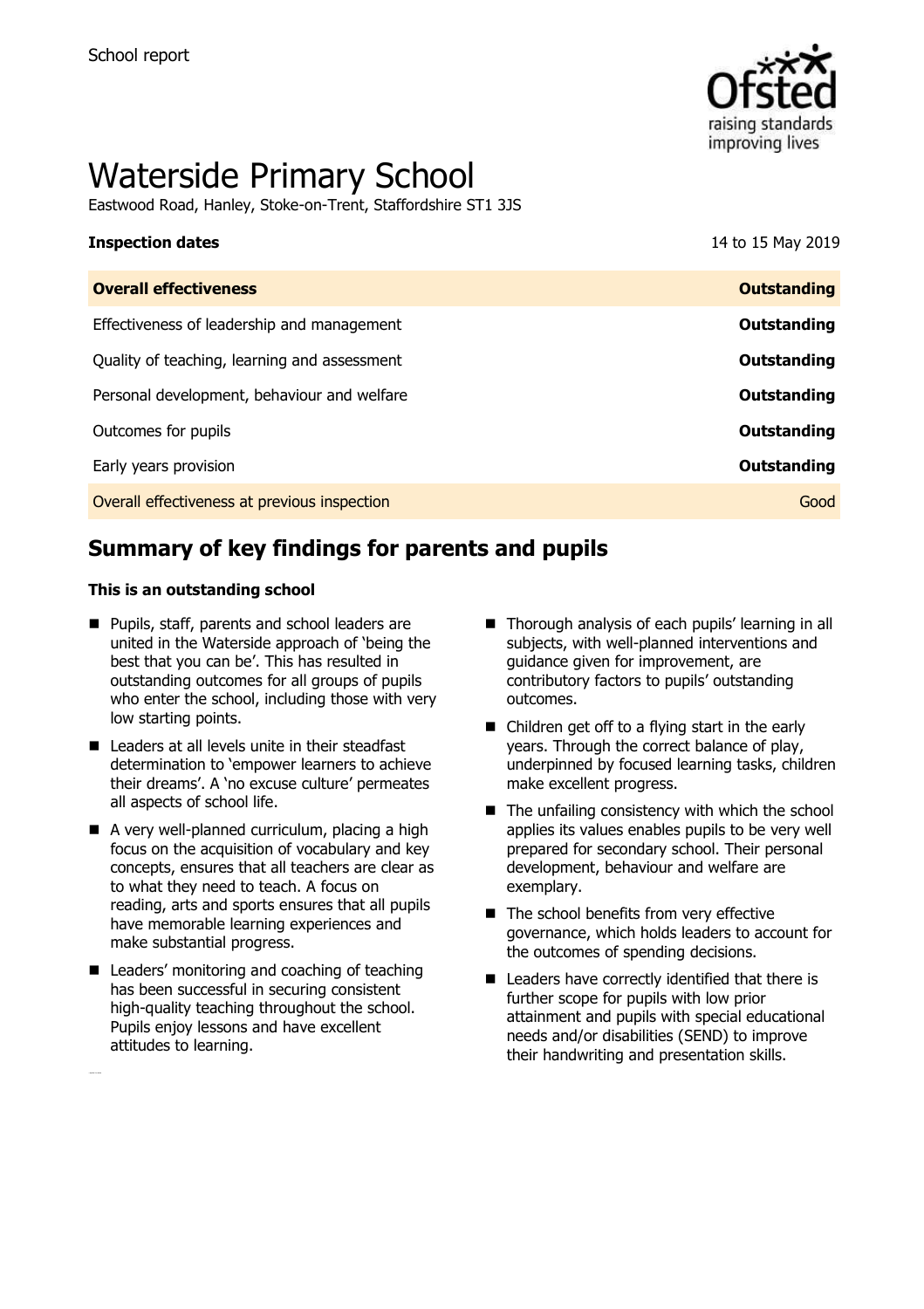

# **Full report**

### **What does the school need to do to improve further?**

**Place greater emphasis in lessons on ensuring that low prior-attaining pupils and pupils** with SEND improve their handwriting and presentation skills.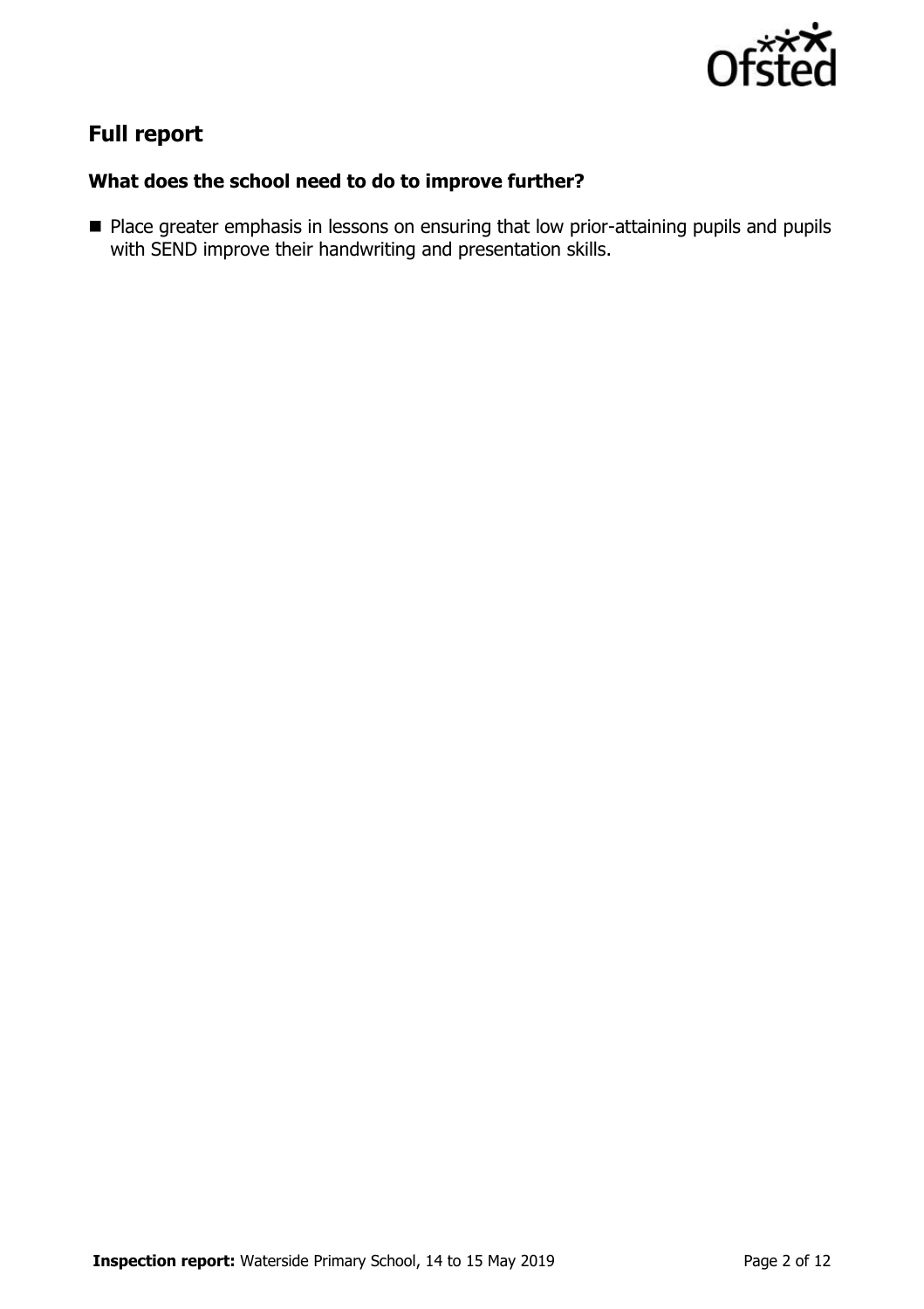

# **Inspection judgements**

#### **Effectiveness of leadership and management Constanding**

- Passion, determination and resilience among leaders at all levels have made Waterside Primary School an outstanding place for pupils to learn. The headteacher has won the hearts and minds of the whole school community by ensuring that pupils' needs are placed at the centre of all decision making. The ambition for every child to succeed is shared with parents, who are seen as true partners in their children's learning.
- Leaders have an incisive and accurate understanding of the school's context. Regular and thorough analysis of provision and of the impact of actions, identified on the school development plan, is typical of leaders' commitment and steadfast determination to continuously improve.
- Systems for tackling any pupil underachievement are very effective. If an individual pupil falls behind, interventions are put in place immediately, so they catch up quickly.
- The comprehensive package of training given to staff arises out of rigorous analysis of pupils' progress and well-targeted performance management objectives. Teachers are closely involved in improving and sharing their own and others' excellent practice. This expertise is shared with other schools that the headteacher supports in her work as a national leader of education.
- The school works very well with parents and carers and offers 'Seeing is believing' workshops to bring them up to speed with what learning takes place in the classroom. Parents unanimously say that they are given a lot of information through welldocumented blogs and meetings with teachers on what is being learned in school. This enables them to support learning at home.
- Learning experiences are carefully structured for all year groups so that new knowledge builds on what has been previously taught. The well-thought-out curriculum is extensively enriched to create opportunities to promote pupils' spiritual, moral, social and cultural development. Pupils appreciate the meaning of British values, such as the democratic processes they engage in when forming the school parliament.
- Leaders and staff are highly effective in implementing a curriculum approach that makes sense to the pupils. For example, in Year 4, pupils were asked to research whether it was a good idea to keep animals in captivity. Having been taught how to organise their thinking through lessons in philosophy, they were able to give clear reasons as to the benefits and disadvantages.
- $\blacksquare$  Equality of opportunity is apparent in the work of the school. Pupils appreciate the benefits of diversity of life in modern Britain. When learning about differences, one pupil said: 'If all people were the same, we would never be able to tell them apart.'
- The highly effective leadership of provision for pupils with SEND is very responsive to individuals' needs. Leaders, teachers and teaching assistants are well trained. Extensive links with external agencies provide advice, which is acted on immediately. As a consequence, pupils with SEND make substantial progress.
- The use of extra funding aimed at improving life chances for disadvantaged pupils is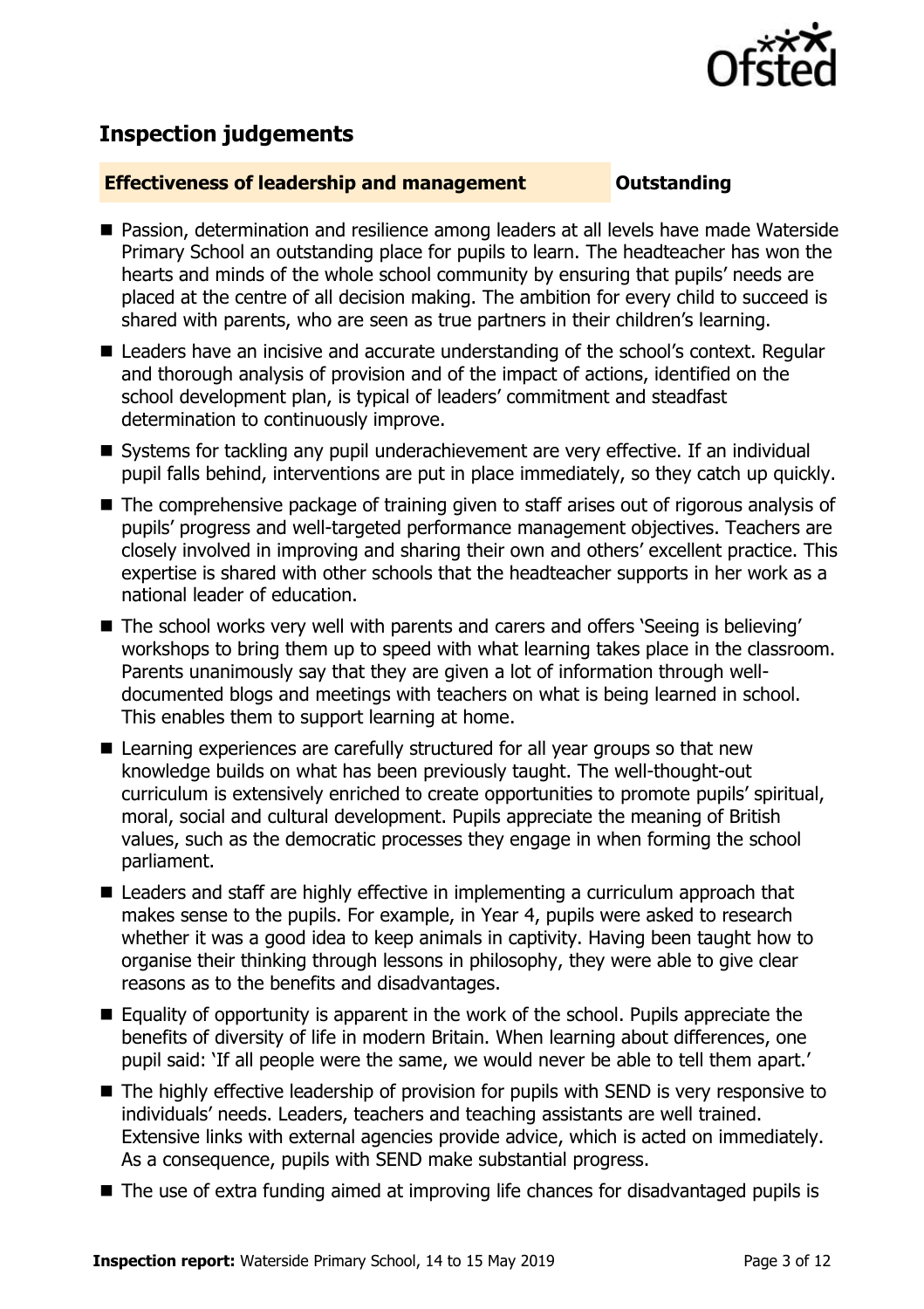

used effectively and accounted for. Leaders pinpoint the barriers to learning that these pupils face and immediately set about addressing them. This ensures that disadvantaged pupils progress very well in their learning and make impressive gains in their personal development.

 Leaders use the additional primary sport and physical education (PE) funding very well. Activities are underpinned by the Paralympic values of fair play and determination. This has a very positive impact on pupils' personal and social development. Pupils learn how to be good team members, exercise self-control and know the importance of healthy eating. An extensive, diverse and tempting range of clubs ensure that pupils' participation in sport is high.

#### . **Governance of the school**

- Governors are tenacious in their desire to secure the very best for their pupils. They are actively involved in all aspects of self-evaluation. Governors are insightful and knowledgeable about their statutory duties. They ensure that the headteacher's performance management is robust.
- Governors have first-hand knowledge of pupils' learning and progress. Due to the high quality reports that they receive from the headteacher, they are able to both challenge and support the school. Governors use this information to ask detailed questions on all matters, including the quality of teaching, pupils' progress and safeguarding. They have a very good understanding of school finances, including how the pupil premium, special educational needs, and primary sports PE funding is spent.
- Governors systematically gather the views of parents, pupils and staff so that they are aware of the views of stakeholders. They are tenacious champions, dedicated to improving the life chances of all pupils. Governors have given thoughtful consideration to the expansion of the school. Plans are underway to ensure that more pupils in the school community have access to the high quality of education that Waterside Primary School provides.

### **Safeguarding**

- $\blacksquare$  The arrangements for safeguarding are effective.
- For governors, leaders and staff, the creation of a safe, protective and vigilant culture is a primary focus. Underpinning this, the school's systems, policies and procedures are robust and extremely well implemented. Despite the fact that the school does not feel that it has had a prompt response from the local authority in relation to referrals it has made, leaders of the school ensure that vulnerable pupils get the help that they need.
- Recruitment checks are completed thoroughly and efficiently. Staff are clear about what to do should a pupil approach them with a safeguarding issue. Parents trust leaders and staff to do whatever is in the best interest of the child because they know issues are handled sensitively.
- The curriculum supports pupils to learn about the potential dangers of gang cultures, substance abuse, internet safety and the lasting effects of bullying.
- Leaders work very effectively with parents to ensure that children are safe in school.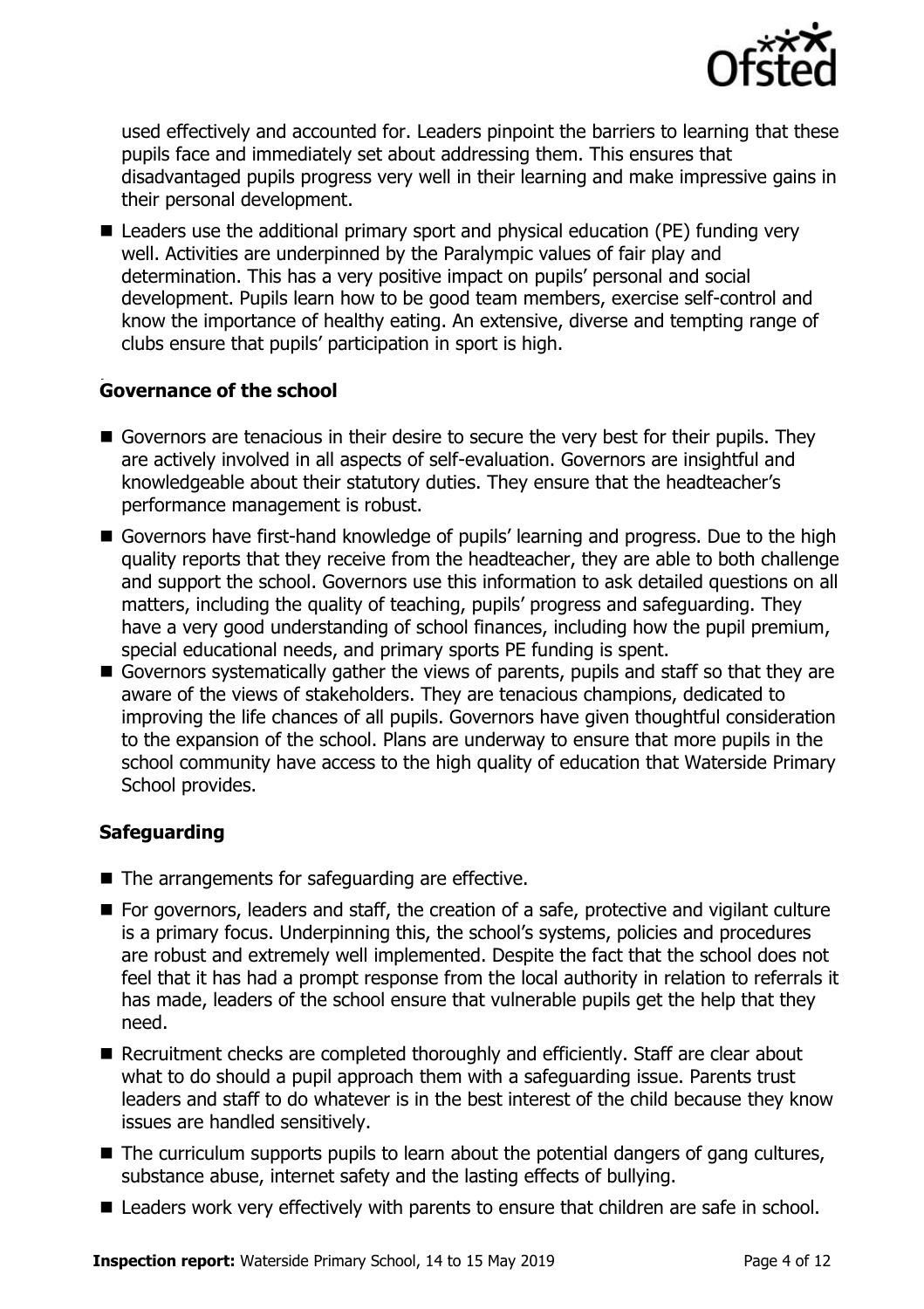

Parents are directed to any help that they might need on the school's website, which contains a lot of links that parents can use to ensure the online safety of their children.

#### **Quality of teaching, learning and assessment Outstanding**

- Teachers have high aspirations for their pupils in all subjects. No time is wasted in lessons, because teachers are clear about what is being taught and explain this to pupils. For example, in Year 3, pupils were learning about the structure of the earth. In order to make the learning 'stick', teachers compared the earth's layers to a wellknown chocolate bar. This enabled pupils to retain facts in their long-term memory.
- Teachers are passionate about their work and use their engaging and enthusiastic teaching styles to great effect to capture pupils' interests. They combine these with excellent subject knowledge in order to promote deep learning and understanding, particularly in English and mathematics.
- Teaching over time is excellent because it is underpinned by an exceptionally wellplanned curriculum. 'Non-negotiable' expectations of learning are built into the planning, so that there is a coherent order to learning. The school's culture of 'no excuses' is evident in lessons, where all groups of pupils are pushed to do their very best.
- The school's `rainbow values' of respect, excellence, friendship, courage, determination, inspiration and equality are evident in daily lessons across the school. When learning becomes challenging, pupils are resilient and do not give up. They are extremely well equipped in these situations, drawing on previous learning, classroom resources and support from their peers, teachers and teaching support assistants.
- Teachers are skilled at knowing which bits of knowledge to teach to ensure that pupils are proficient in the necessary steps that support future learning. Accurate assessments of pupils' learning pinpoint exactly where misconceptions occur and immediate help is then given. All interventions take place either before or after school so that pupils do not miss any learning in lessons.
- Teaching assistants are an integral part of the extremely successful teaching team. They provide highly effective support, including for disadvantaged pupils, pupils who need to catch up with their peers, and pupils with SEND. Senior leaders are skilled teachers. They guide all staff to ensure that the intent of the curriculum is met.
- Occasionally, lower-attaining pupils and pupils with SEND do not pay sufficient attention to their writing and do not adhere to the school's presentation policy. This has been picked up by senior leaders in their meticulous monitoring of teaching and learning.
- The teaching of reading is very effective throughout the school. Teachers place great emphasis on ensuring that pupils use a wide range of reading strategies to develop both vocabulary and comprehension skills. Pupils are able to decode unfamiliar words speedily. This is because of the highly effective phonics teaching in early years and key stage 1.
- The teaching of mathematics is characterised by a consistent approach in developing fluency, accuracy, reasoning and recall. Wall displays in classrooms remind pupils of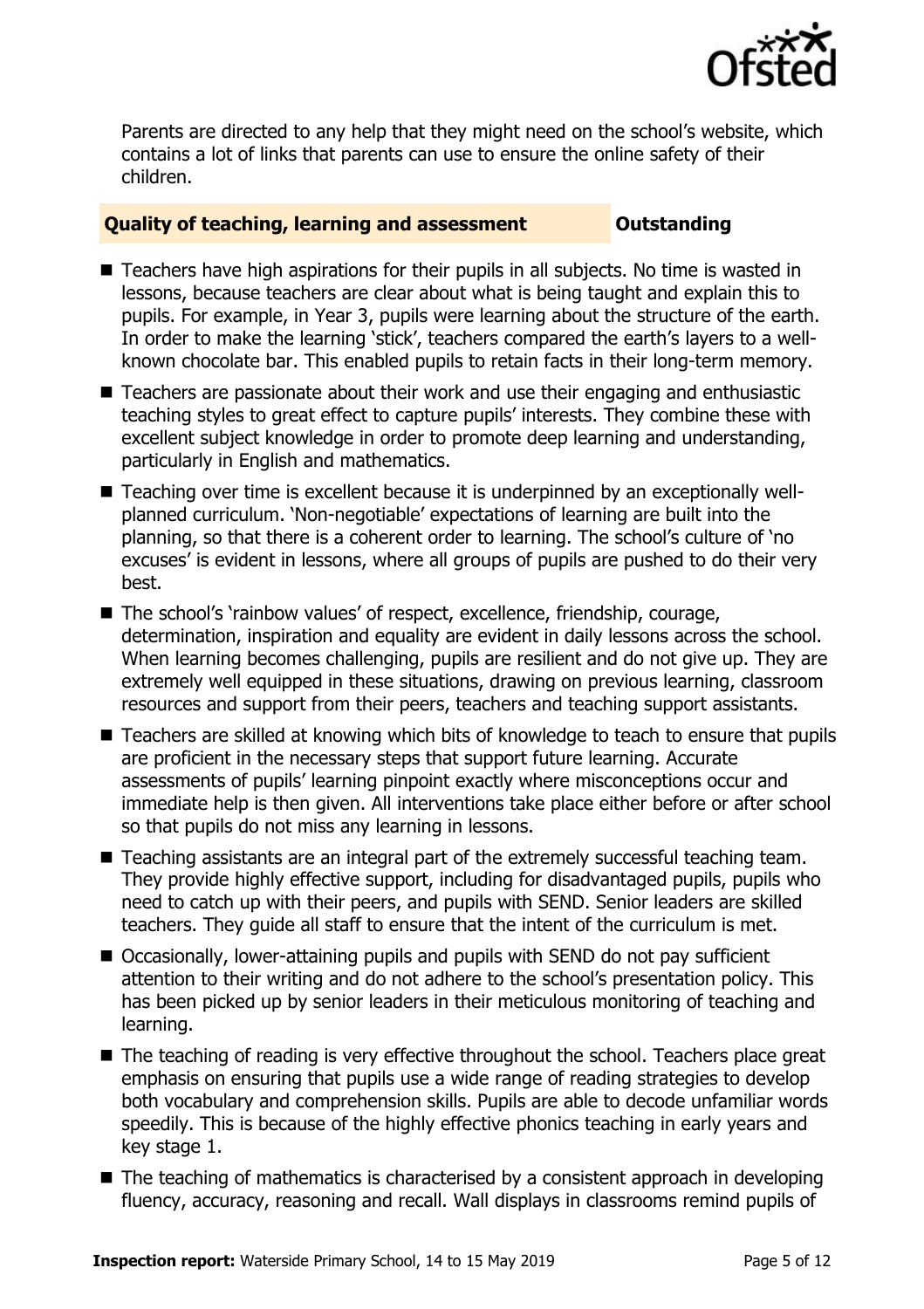

the strategies that they need to use when working out problems. Explanations, demonstrations, and the use of visual representations enable pupils to grasp mathematical concepts rapidly.

■ High-quality teaching in PE, both by teachers and sports' coaches, enables pupils to acquire a full range of skills and an understanding of rules. Relationships throughout the school are exemplary.

#### **Personal development, behaviour and welfare <b>COUTS** Outstanding

#### **Personal development and welfare**

- The school's work to promote pupils' personal development and welfare is outstanding.
- Staff and pupils act with respect for each other at all times because they embrace each other's differences. Pupils said that during Ramadan the school showed genuine concern for those pupils who were fasting. One pupil, speaking for many, said, 'We all respect one another's beliefs.'
- **Pupils feel safe and are safe. They are reflective and caring. The school's aim to** develop global citizens is apparent in their mature approaches to dealing with any form of conflict. Bullying is very rare in the school and, should it occur, it is dealt with immediately
- **Pupils have a clear determination to succeed because, from early years up to Year 6,** they are encouraged to have high self-esteem and 'reach for the stars'. The school's values are central to how the pupils approach learning. As a result, pupils are highly motivated and successful learners. They have high aspirations for future careers, with several saying they want to be astronomers and palaeontologists.
- **Pupils have many opportunities for leadership, such as being members of the school** council and school parliament. The manifestos of these two groups demonstrate pupils' knowledge of how their skills can help others. Through lessons exploring social, emotional and health education, pupils learn that empathy and fairness will help them gain respect from their peers.
- Pupils know about healthy lifestyles and talk eagerly about diets that constitute nutritious eating. During mental health week, they spoke about the importance of sharing concerns with teachers. One pupil said, 'Keeping things inside is not healthy.'

### **Behaviour**

- The behaviour of pupils is outstanding. Pupils, parents and staff are very positive about behaviour at the school. Pupils' ability to manage their own behaviour in lessons and around the school is noteworthy. From the start, pupils learn how to take responsibility for their behaviour.
- Parents say that their children love coming to school. This is borne out by their attendance, which is above the national average. Additional support and strategies aimed at pupils who miss too much school have a powerful impact.
- **Pupils'** conduct throughout the day is exemplary. From the minute they enter the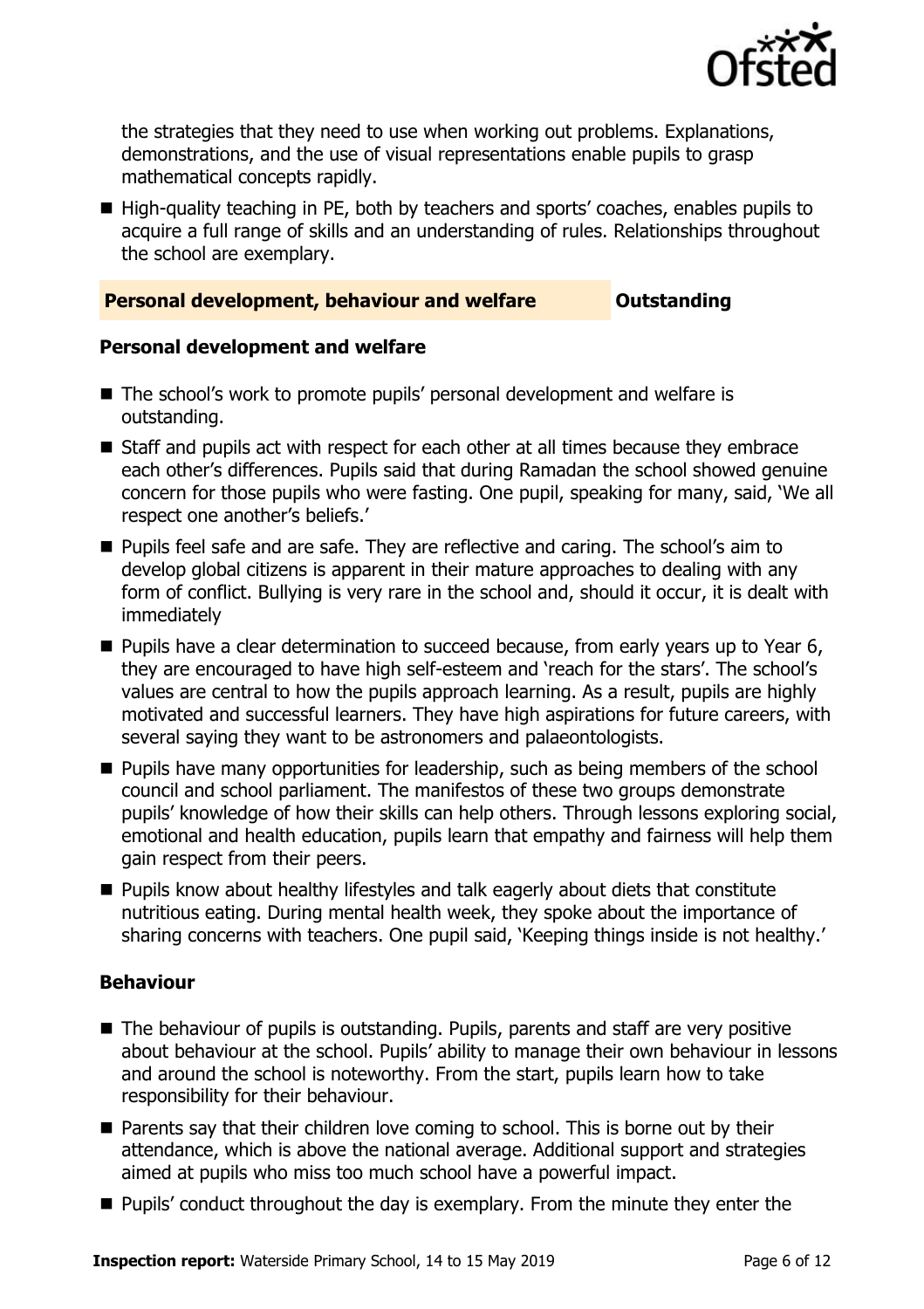

school gates they suitably adapt their behaviour to different situations. For example, in PE lessons, pupils participate with gusto but still remember to act promptly in response to adults' instructions and to listen attentively.

■ Behaviour in lessons is exemplary. Pupils want to learn because they are interested, motivated and have been taught how to learn. They concentrate intensely and are active participants in lessons. They work very well both in groups and individually.

#### **Outcomes for pupils Outstanding**

- **Pupils'** outstanding personal development is mirrored by the high standards they attain in reading, writing and mathematics, often from very low starting points. In 2018, the progress of pupils in reading and mathematics was very high for all groups of pupils, including disadvantaged pupils.
- In both key stage 1 and key stage 2, in the 2018 national tests and teacher assessments, standards were high and progress was outstanding in reading and mathematics. In writing, pupils made slightly less progress. Leaders quickly put plans in place, and this became the focus of the school development plan. Current progress in writing is very good. This is because there has been a whole-school approach to ensuring that pupils have the opportunity to write what they have read.
- Disadvantaged pupils achieve high standards and they make very good progress in reading and mathematics. In 2018, their progress in reading and mathematics placed them in the top 20% in the country.
- Topic work shows a breadth and depth of high-quality learning across the curriculum. Pupils are confidently applying what they have learned, using the success criteria of Bronze, Silver and Gold challenges. To excel even further, they are given challenges that are Platinum and Diamond.
- $\blacksquare$  The three-year average mathematics attainment score was in the top 10% of schools nationally. The proportion of pupils achieving the higher standards in reading, writing and mathematics over three years was well above the national average.
- The most able pupils consistently make strong progress and demonstrate considerable depth in learning, knowledge and understanding. When learning about Antarctica they were able to give reasoned answers to questions such as, 'Why is plastic damaging the environment?'
- In Year 5, pupils studying Peter Bunzl's, 'The Cogheart Adventures', discussed knowledgeably the various devices used to capture readers' interest, which they then applied to their writing.
- Pupils with SEND make and sustain strong progress. Carefully designated individual learning plans and meticulous tracking of progress are used by leaders to evaluate the effectiveness of support given. These pupils make substantial gains in acquiring vocabulary and developing their mathematical and reading skills.
- $\blacksquare$  Pupils exceed the national average in the phonics screening check. They have very positive attitudes to reading, and their comprehension skills are as strong as their decoding skills. Leaders' creation of memorable learning experiences for pupils, such as enabling them to meet the author Michael Morpurgo, ignites the pupils' passion to master the art of writing and become authors in their own right. Pupils make great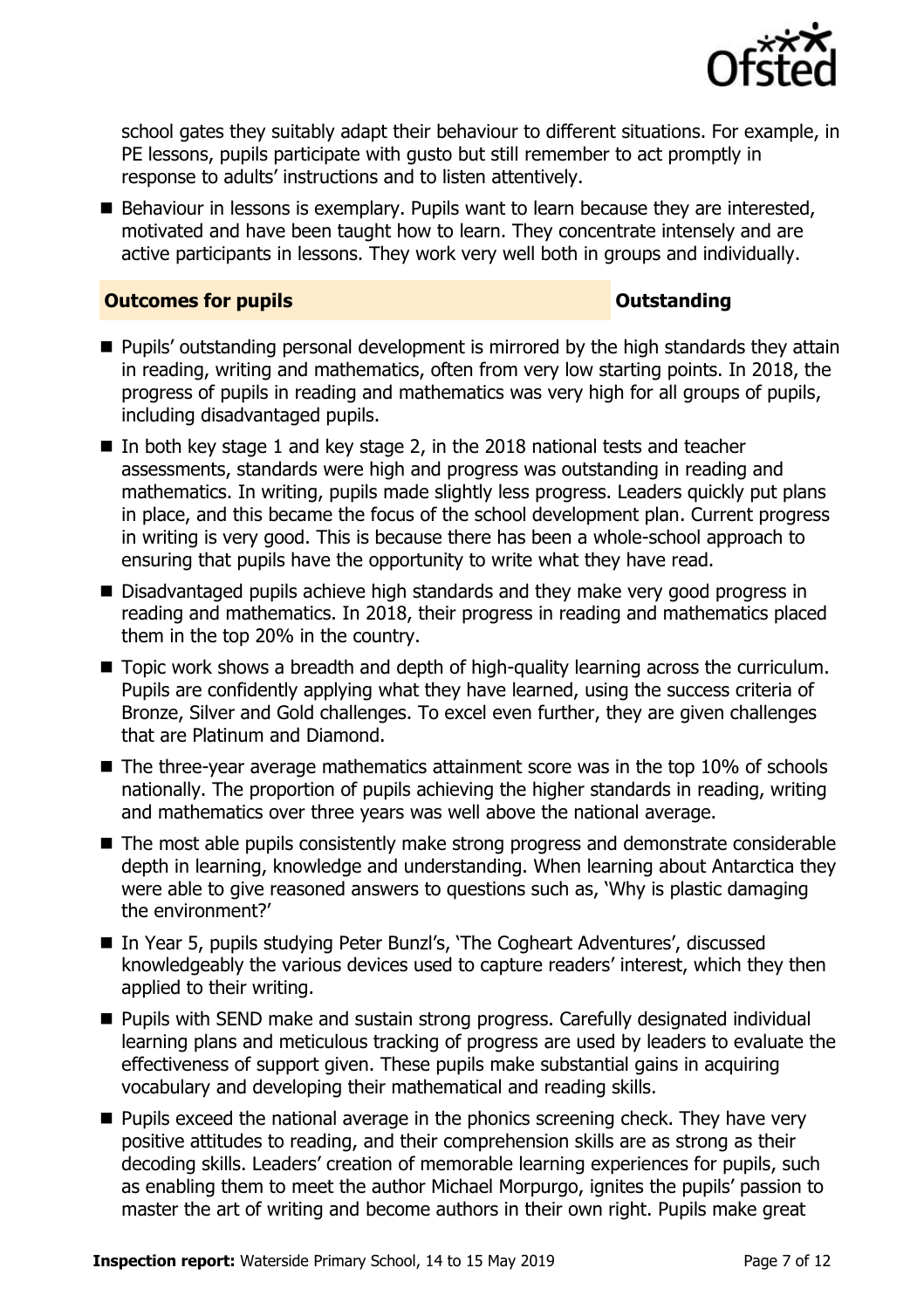

strides in structuring highly effective pieces of extended writing. This was seen in their research of topics of their choice, such as that of the tribal artwork in South Africa.

**Pupils have quick mental recall in mathematics. In a Year 6 lesson, pupils with low** starting points expertly used their prior mathematical knowledge to convert percentages to fractions.

#### **Early years provision CONSTANDING TO A RESEARCH CONSTANDING TO A RESEARCH CONSTANDING TO A RESEARCH CONSTANDING TO A RESEARCH CONSTANDING TO A RESEARCH CONSTANDING TO A RESEARCH CONSTANDING TO A RESEARCH CONSTANDING TO**

- Outstanding leadership enables children in the early years to get off to an excellent start. Children settle quickly and thrive in the stimulating and caring environment. No time is wasted in making sure that they learn the ''Waterside way'. They have very firm foundations of learning and are well prepared for Year 1.
- From very low starting points on entry, all children make exceptional progress and a large majority achieve a good level of development. This is because staff gather and make the most of a wealth of information to identify rapidly what the children can and cannot do. They then plan and adjust teaching and tasks accordingly, in order to meet the children's needs.
- A significant contributory factor to the excellent learning of all groups of pupils is the high quality of talk between all adults and children. Children have very good role models in the adults, who teach them how to talk in full sentences and develop their vocabulary in all areas of learning. As a result, children acquire a wide vocabulary, which prepares them well for future learning.
- Not a minute of time is wasted. Teachers use every learning opportunity to ensure that children acquire new vocabulary. For example, in Nursery during snack time, the teacher read the children a story and discussed the meaning of words such as 'dainty', which they then used in their play outdoors.
- Teaching of the basic skills of reading writing and mathematics is very strong because adults know how young children learn best. All focused group sessions are underpinned by high-quality visual and practical resources, which children use in their learning both indoors and outdoors. In phonics sessions, children listen attentively, repeat sounds that they have learned and then have a go at writing them. This also enables children to decode words that they come across in their reading.
- In mathematics, children learn how to recognise numbers and use mathematical language correctly. In the Reception class, children are already understanding and applying their knowledge of doubling and halving when counting the spots on ladybirds.
- Every opportunity is taken to develop pupils' personal, social and emotional skills. Children are praised for their attempts at trying out new things, and this has a very positive effect on their self-esteem and resilience. Additional funding for disadvantaged children is used very well and ensures that they make outstanding progress from low starting points. A proportion of the funds has been used for nurture groups, which has enabled children to regulate their emotions. Other funding has been spent on ensuring that children have access to a wide range of reading books, as well as reading individually with an adult.
- The high expectations evident throughout the school have their starting points in the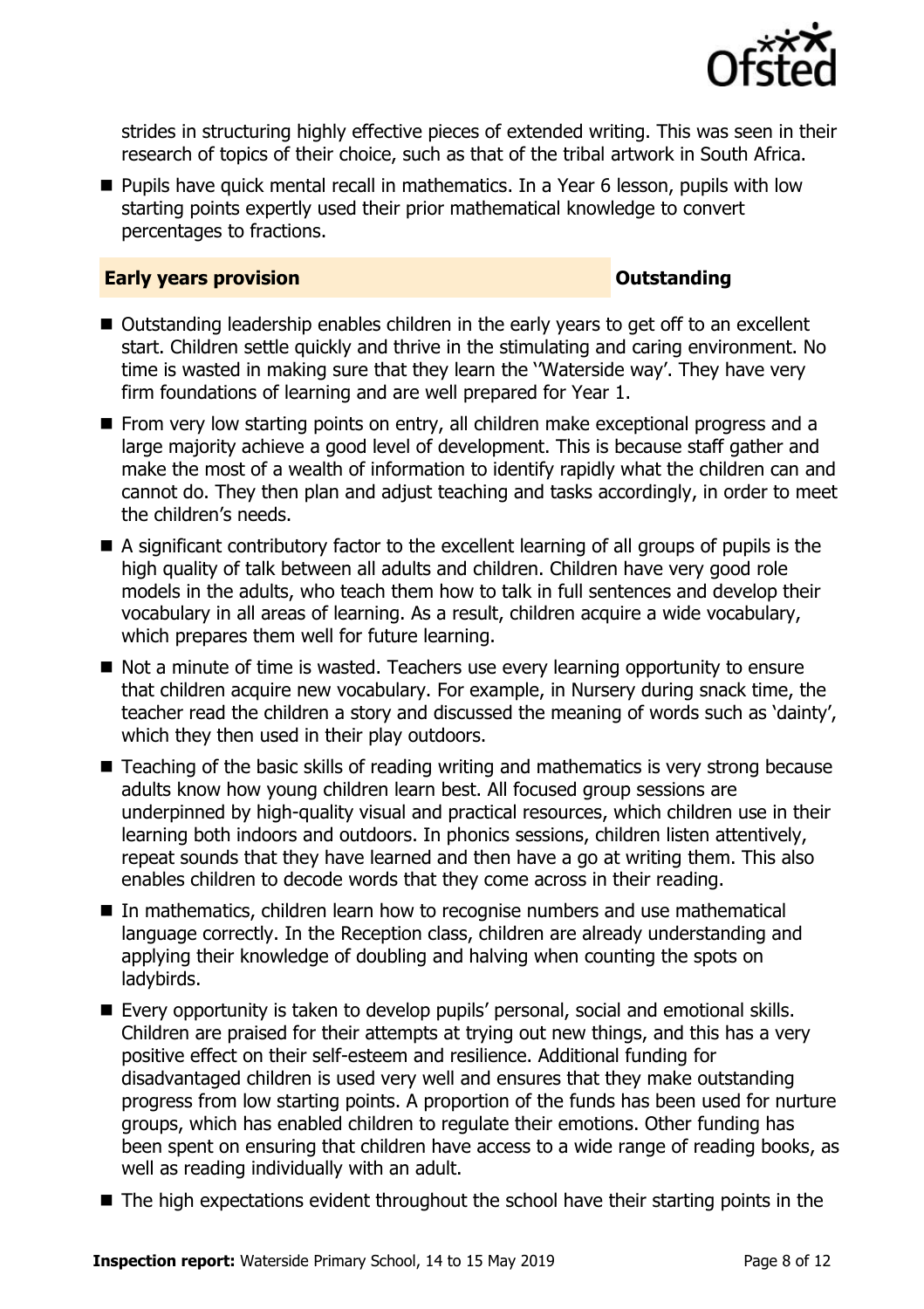

early years. Adults capture and encourage children's curiosity by designing activities based on children's interest levels. As children play, adults remain sharply focused on what they want them to learn, and they support them to experience success.

- Adults ask well-chosen questions to help children develop their thinking and language skills. Efficient routines mean that children settle in quickly and know what is expected of them.
- **Parents are seen as true partners in learning and partnership with parents is strong.** They are regularly informed of the progress that their children make through very detailed learning journals of their children's work. Parents know that their children are very well looked after and are safe in school.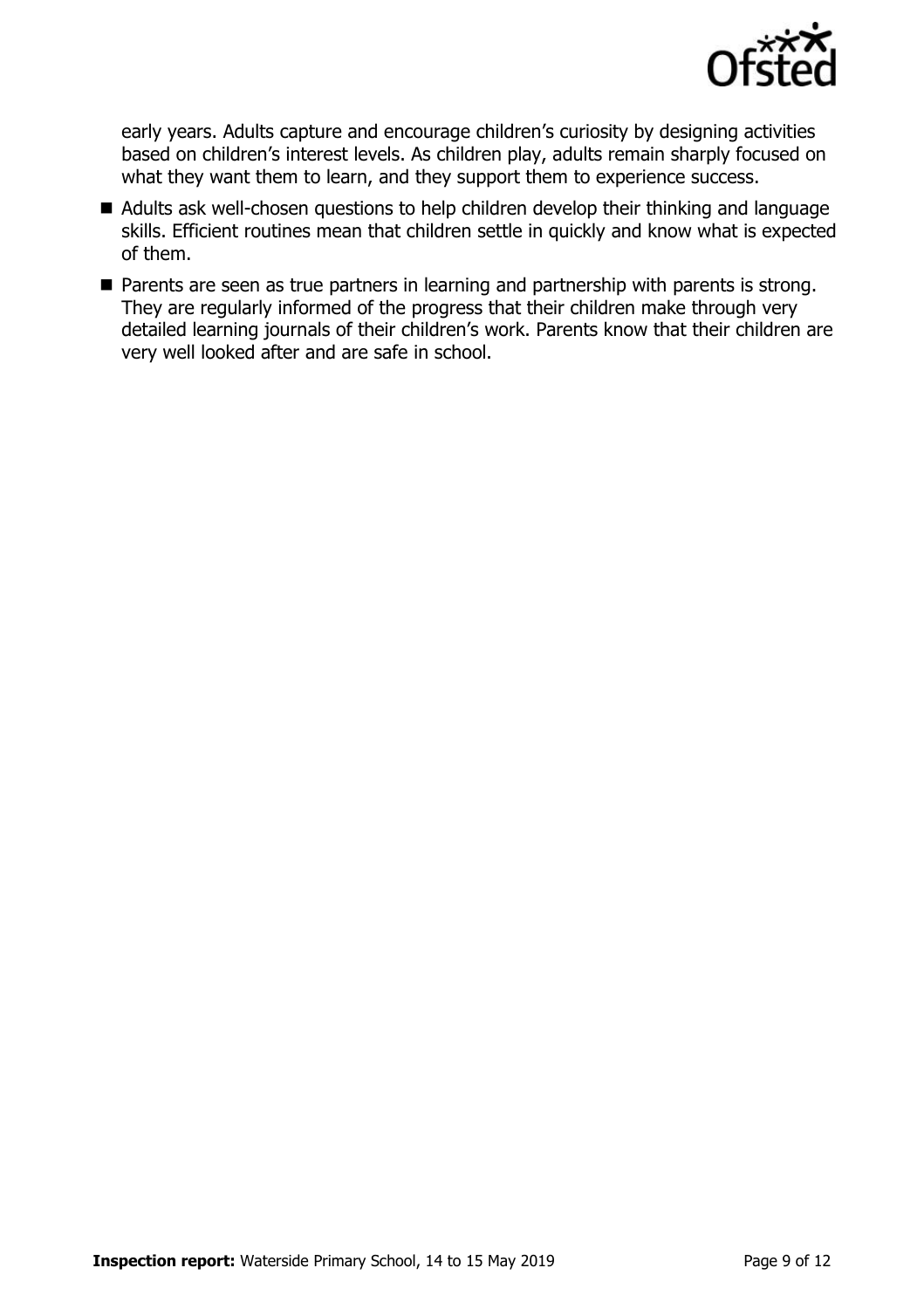

# **School details**

| Unique reference number | 123993         |
|-------------------------|----------------|
| Local authority         | Stoke-on-Trent |
| Inspection number       | 10088422       |

This inspection of the school was carried out under section 5 of the Education Act 2005.

| Type of school                      | Primary                        |
|-------------------------------------|--------------------------------|
| School category                     | Community                      |
| Age range of pupils                 | 3 to 11                        |
| <b>Gender of pupils</b>             | Mixed                          |
| Number of pupils on the school roll | 362                            |
| Appropriate authority               | Local authority                |
| Chair                               | Sarah Vaughan                  |
| <b>Headteacher</b>                  | Joanne Knowles                 |
| Telephone number                    | 01782 234 630                  |
| Website                             | www.waterside.stoke.sch.uk     |
| <b>Email address</b>                | office@watersideprimary.org.uk |
| Date of previous inspection         | 16 July 2018                   |

### **Information about this school**

- The school is a larger-than-average primary school. It is oversubscribed and currently plans are in place to extend it.
- Early years provision is part-time in Nursery and full-time in Reception.
- The proportion of pupils who speak English as an additional language is higher than the national average. Very few pupils are at the early stages of acquiring English as an additional language.
- $\blacksquare$  The proportion of pupils with SEND is broadly in line with the national average.
- The proportion of pupils eligible for pupil premium funding is above the national average.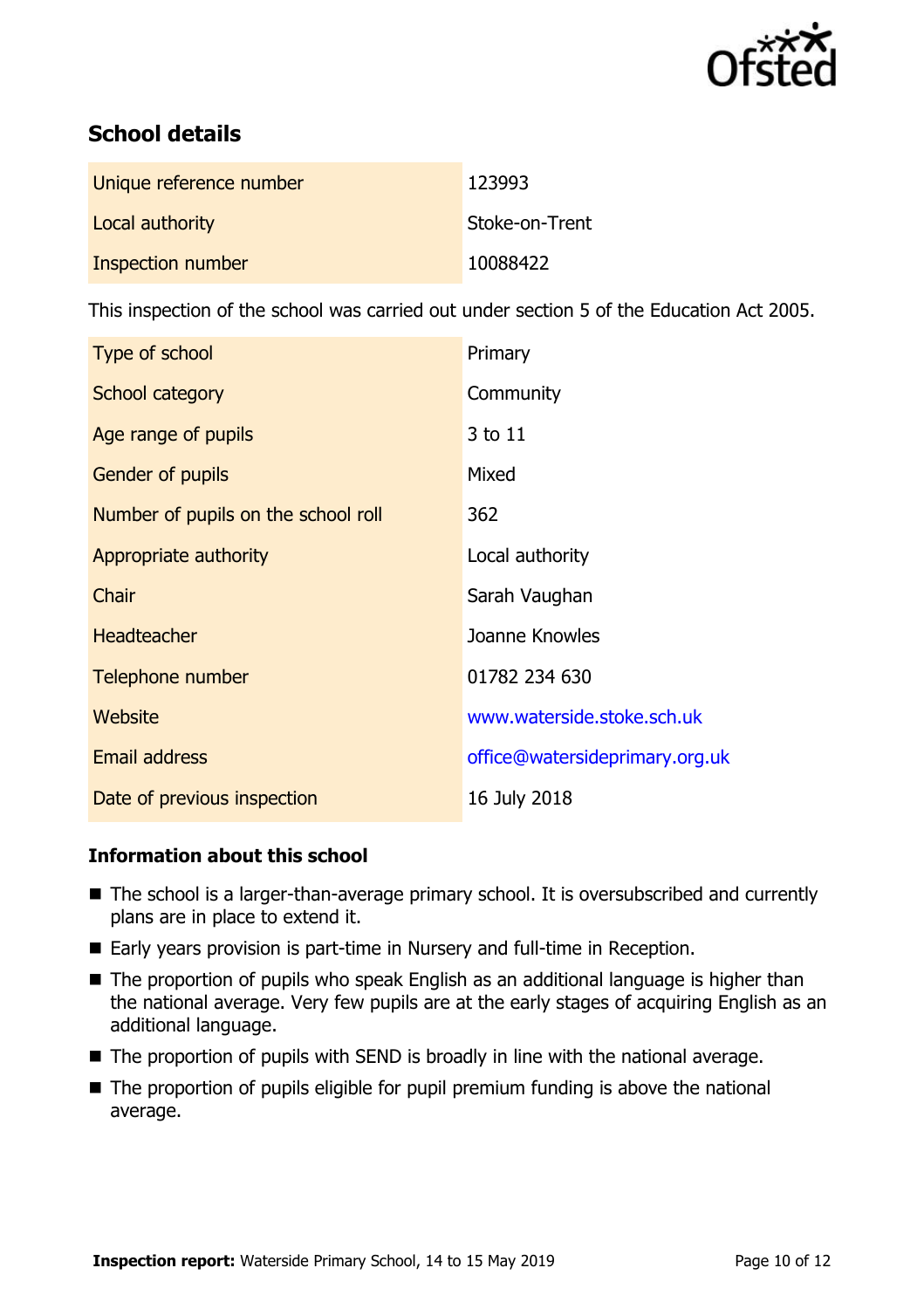

# **Information about this inspection**

- Inspectors visited all classes and small group interventions in order to gather a wide range of evidence about what it is like to be a pupil at this school. Most visits were carried out jointly with senior leaders.
- Discussions were held with leaders, governors, the school improvement partner and other members of staff.
- Informal discussions were held with several parents. In addition, the 43 responses to Ofsted's online questionnaire, Parent View, and the 23 free-text responses, received during the inspection, were considered.
- The 36 responses to Ofsted's online staff questionnaire were considered. In addition, pupils' views were sought through discussions and an analysis of the 273 responses from pupils to the school's own questionnaire.
- **Pupils in Years 1 and 2 were heard reading and samples of pupils' work in all years** were scrutinised.
- A range of documents was reviewed, including: information on pupils' progress across the school; the school's self-evaluation and improvement plans; and the school records relating to behaviour and safeguarding.

### **Inspection team**

| B Matusiak-Varley, lead inspector | Ofsted Inspector        |
|-----------------------------------|-------------------------|
| <b>Julie Bourdon-Pierre</b>       | <b>Ofsted Inspector</b> |
| <b>Chris Minton</b>               | <b>Ofsted Inspector</b> |